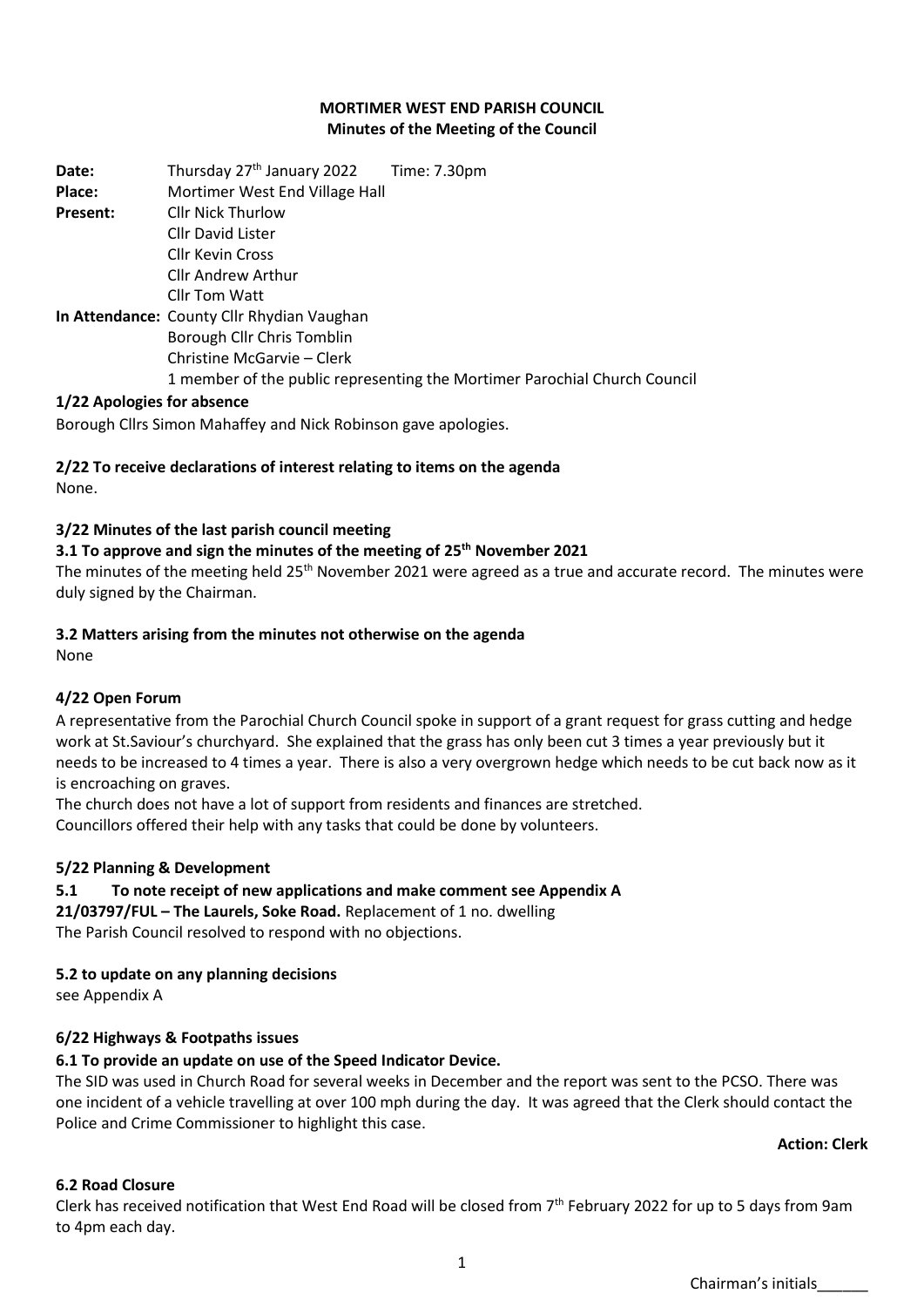## **7/22 Parish Environment**

towards the project.

## **7.1 To discuss project to install automatic bollards at the entrance to the recreation ground car park and village hall.**

Clerk to raise a case with Hampshire Highways to report the damage to the side of the road in Church Road near the

A meeting was held with the contractor, the Cricket Club and the Village Hall representative so that requirements could be agreed.The Purchase order has been raised and a 50% deposit has been requested. It was agreed that a credit check should be done on the company before paying the deposit.

It was agreed that the Clerk should formally request the financial contributions from the Village Hall and Cricket Club

There are at least two wooden bollards missing from the edge of the Recreation Ground. It was agreed that the

# **7.2 To discuss purchase of a flagpole for the village and a plaque**

Clerk should request a quotation from the Lengthsman for replacing these.

The Parochial Church Council have agreed to the flagpole in the churchyard being replaced. The former Chairman's family have also agreed that a flagpole and plaque would be a fitting memorial. Clerk to seek quotations for a suitable flag pole.

## **Action: Clerk**

Cllr Thurlow to contact the PCC to ask if they are in agreement with a plaque being installed with the flagpole. Cllr Thurlow to draft wording for the plaque and agree with the family of the former Chairman.

## **Action: NT**

Clerk to purchase flag and investigate a protocol for when the flag should be flown and how it should be managed. **Action: Clerk** 

It was also agreed that the Clerk should ask the War Memorial Trust to carry out a free assessment of the War Memorial in the churchyard.

## **Action: Clerk**

# **8/22 To discuss producing a Parish Council Newsletter**

It was agreed that a newsletter would not be produced as there was little engagement with the last one. Instead, the Chairman and Clerk will work on improving the website. Once the website has been improved posters will be produced to direct residents to the website. The poster will include a QR code.

## **Action: Clerk /NT**

## **9/22 Reports**

# **9.1 Report from County Councillor**

County Councillor Rhydian Vaughan had provided a written report before the meeting.

Hampshire County Council are setting up a Queen's Jubilee Fund to support the Platinum Jubilee Celebrations with the aim of planting trees.

Improvements are being carried out on the Brighton Hill roundabout in Basingstoke and work is likely to continue until December 2023.

The Economic, Transport and Environment select committee are looking at the possibility of introducing 20mph speed limits in some areas but costs may be prohibitive and enforcement will be an issue.

# **6.3 Other highways issues**.

Clerk to chase up the flooding issue in Soke Road which was reported to Hampshire Highways.

junction to Wall Lane which happened when works were carried out by Thames Water.

### **Action: Clerk**

**Action: Clerk** 

## **Action: Clerk**

## **Action: Clerk**

## **Action : Clerk**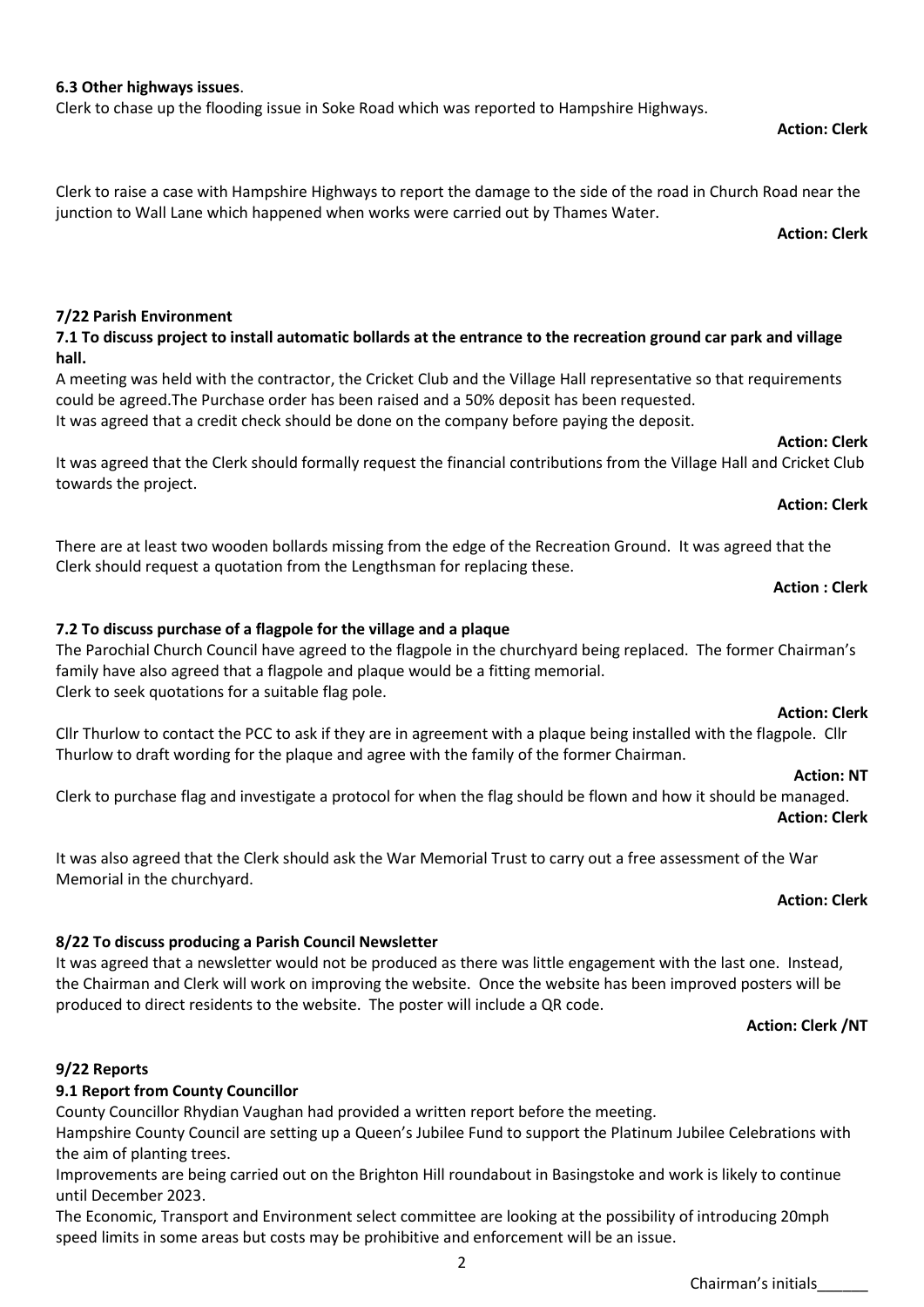## Chairman's initials\_\_\_\_\_\_

### **9.2 Borough Councillor reports**

Borough Cllr Chris Tomblin reported that Cllr Paul Miller has been announced as the new Mayor and Cllr David Leeks as Deputy Mayor. A motion was passed at the last full council meeting to improve the customer service call centre answer times. There was also a motion passed to allow officers more power to speed up the handover of services such as adoption of highways when developments are handed over.

Work is still ongoing on the new Local Plan. There has been some push back on the Government's requirement for 17400 new houses in the Borough. The new draft Local Plan is expected to go out for consultation in late Summer or Early Autumn 2022. This has been delayed until reports are available on water supply and other infrastructure issues which will inform the plan.

### **9.3 Clerk's report**

Issues have been reported with the defibrillator at the village hall and it is currently out of action due to not having the required pads. Clerk has ordered pads and will ensure that the defibrillator is properly registered once the pads are in place.

Clerk will register as the main guardian and carry out the monthly safety checks. Concern was raised about the potential liability if the defibrillator is faulty. Cllr Thurlow agreed to draft some wording to make it clear that the Parish Council could not be considered liable.

**Action: NT/Clerk**

### **9.4 To receive reports from parish council representatives**

Clarkes Educational trust – Cllr Lister reported that he attended a meeting last week. Repairs are still being carried out on the house and tree work in the garden. house. The charity's finances are healthy.

Mortimer Quarry Liaison – No meeting.

**10/22 Consultations**

None

### **11/22 Finance**

### **11.1 To approve payments, bank reconciliation and receipts**

The payment list shown below in Appendix B was approved.

### **11.2 To consider grant request from St. Saviours Church**

The Parochial Church Council requested a grant of £1252.80 to cover the cost of grass cutting and hedge cutting at the churchyard.

The Parish Council agreed to grant £600 towards the work at the Churchyard and to submit a request for a County Councillor's grant for an additional £650.

### **11.3 To agree budget for 2022/2023 and set precept**

An updated version of the budget was discussed and agreed. The Parish Council resolved to set a precept of £10,250 for 2022/2023. Clerk to send precept request to Basingstoke and Deane Borough Council.

**Action: Clerk** 

### **12/22 The next meeting will be held on 24th March 2022 7.30pm**

| (Chairman) |  |
|------------|--|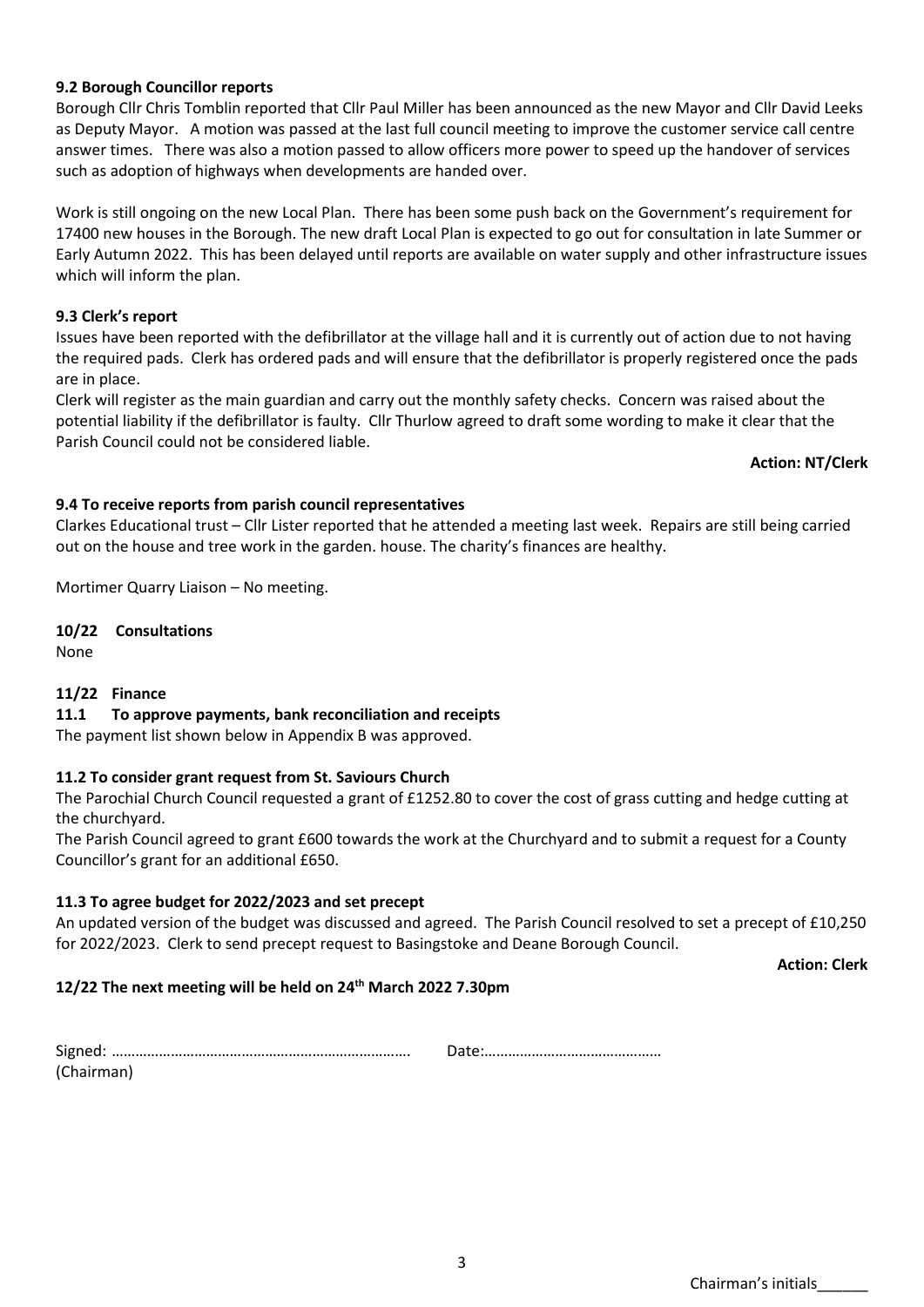Appendix A January 2022

# Planning Applications for Consideration

| $\vert 1 \vert 21/03797$ /FUL – The Laurels, Soke Road. Replacement of 1 no. dwelling | Deadline for |
|---------------------------------------------------------------------------------------|--------------|
|                                                                                       | comments 8th |
|                                                                                       | Feb 22       |

Planning Application Decisions made

| 1 21/03060/HSE - Holmwood Welshmans Road Padworth Common Erection       | Granted |
|-------------------------------------------------------------------------|---------|
| of detached garage                                                      |         |
| $2$   21/01363/HSE – Blue Hayes, Church Road. Two storey rear extension | Granted |

### Planning Applications Awaiting Decisions

| 21/03769/CONS - Benyons Enclosure, Welshman's Road - Variation of       | Deadline 22 <sup>nd</sup> |
|-------------------------------------------------------------------------|---------------------------|
| condition 2 of Planing Permission ref 18/02243/CMA to allow importation | November                  |
| of material until 2032                                                  | 2021                      |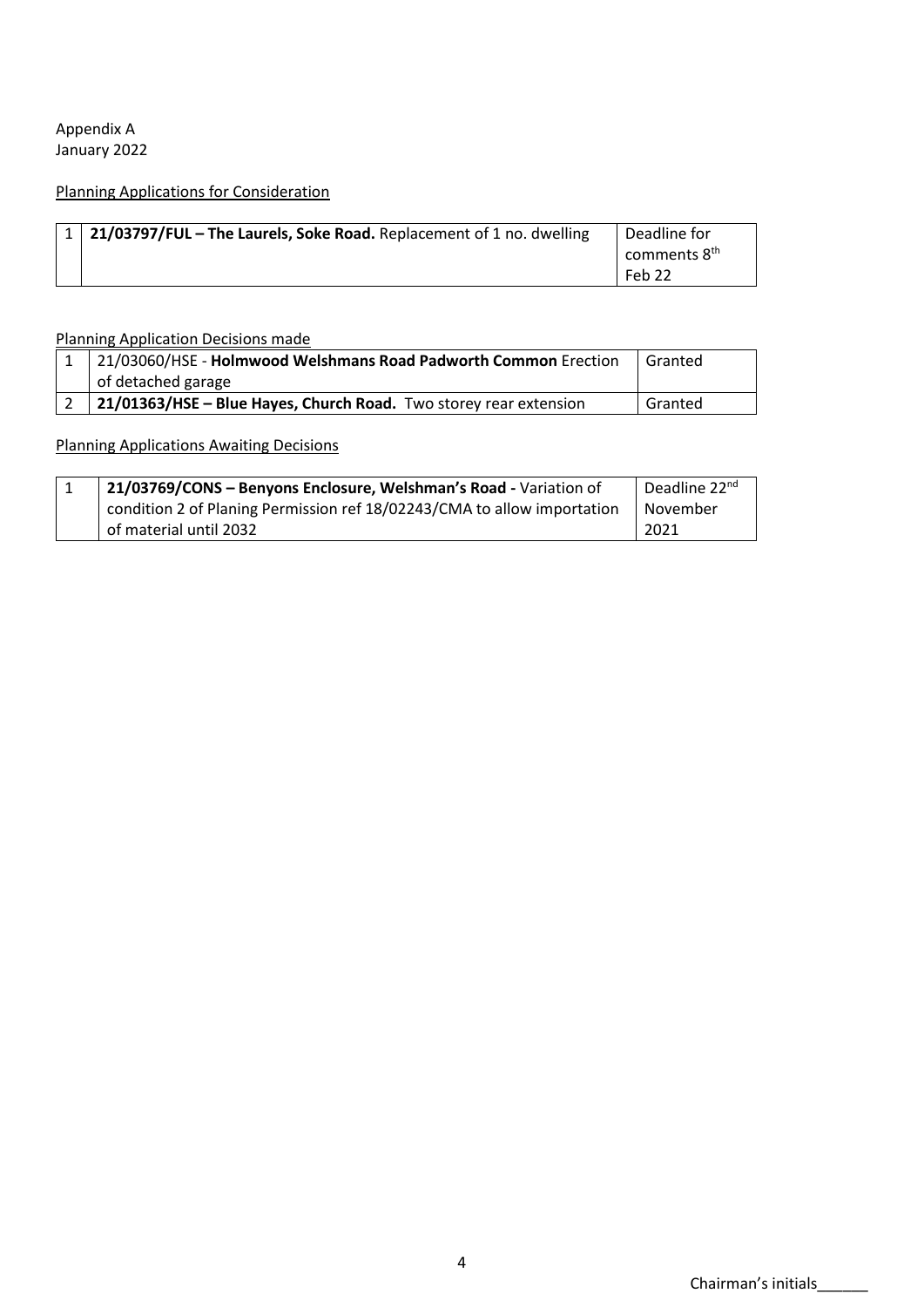| Statement 1/11/2021 | Statement 31/12/2021 |
|---------------------|----------------------|
| £15.351.12          | £14,861.52           |

### **Payments since last meeting**

| date:            |                |                 |                             |
|------------------|----------------|-----------------|-----------------------------|
| <b>Cheque No</b> | <b>Payee</b>   | <b>Details</b>  | <b>TOTAL</b><br><b>COST</b> |
| SO.              | Mrs C McGarvie | November salary | 244.80                      |
| SO.              | Mrs C McGarvie | December salary | 244.80                      |
| <b>TOTAL</b>     |                |                 | £489.60                     |

|               | <b>New Items for payment</b> |                      |                             |
|---------------|------------------------------|----------------------|-----------------------------|
| EP/SO/Cheq    | <b>Payee</b>                 | <b>Details</b>       | <b>TOTAL</b><br><b>COST</b> |
| <sub>SO</sub> | Mrs C McGarvie               | January salary       | 244.80                      |
| EP            | <b>SCS Automation UK Ltd</b> | Deposit for bollards | 7530.80                     |
| EP            | MWE Village Hall             | Hall hire            | 45.00                       |
| <b>TOTAL</b>  |                              |                      | £7,820.60                   |

# **Receipts since last meeting date**

| <b>Receipt</b><br><b>Date</b> | Payer                      | <b>Details</b> | <b>TOTAL</b><br><b>AMOUNT</b> |
|-------------------------------|----------------------------|----------------|-------------------------------|
|                               |                            |                | £0.00                         |
|                               | Payments not yet presented |                |                               |
| <b>Cheque No</b>              | Payee                      | <b>Details</b> | <b>TOTAL</b><br><b>COST</b>   |
| <b>TOTAL</b>                  |                            |                | £0.00                         |

### **Receipts after statement date :**

| <b>Receipt</b><br><b>Date</b>                                                                        | <b>Payer</b> | <b>Details</b> | <b>TOTAL</b><br><b>AMOUNT</b> |
|------------------------------------------------------------------------------------------------------|--------------|----------------|-------------------------------|
| <b>TOTAL</b>                                                                                         |              |                | £0.00                         |
|                                                                                                      |              |                |                               |
| Treasurers account balance after new payments<br>Savings Account balance as at 31st December<br>2021 |              |                | £7,530.52                     |
|                                                                                                      |              |                | £16,607.81                    |
|                                                                                                      |              |                | £24,138.33                    |